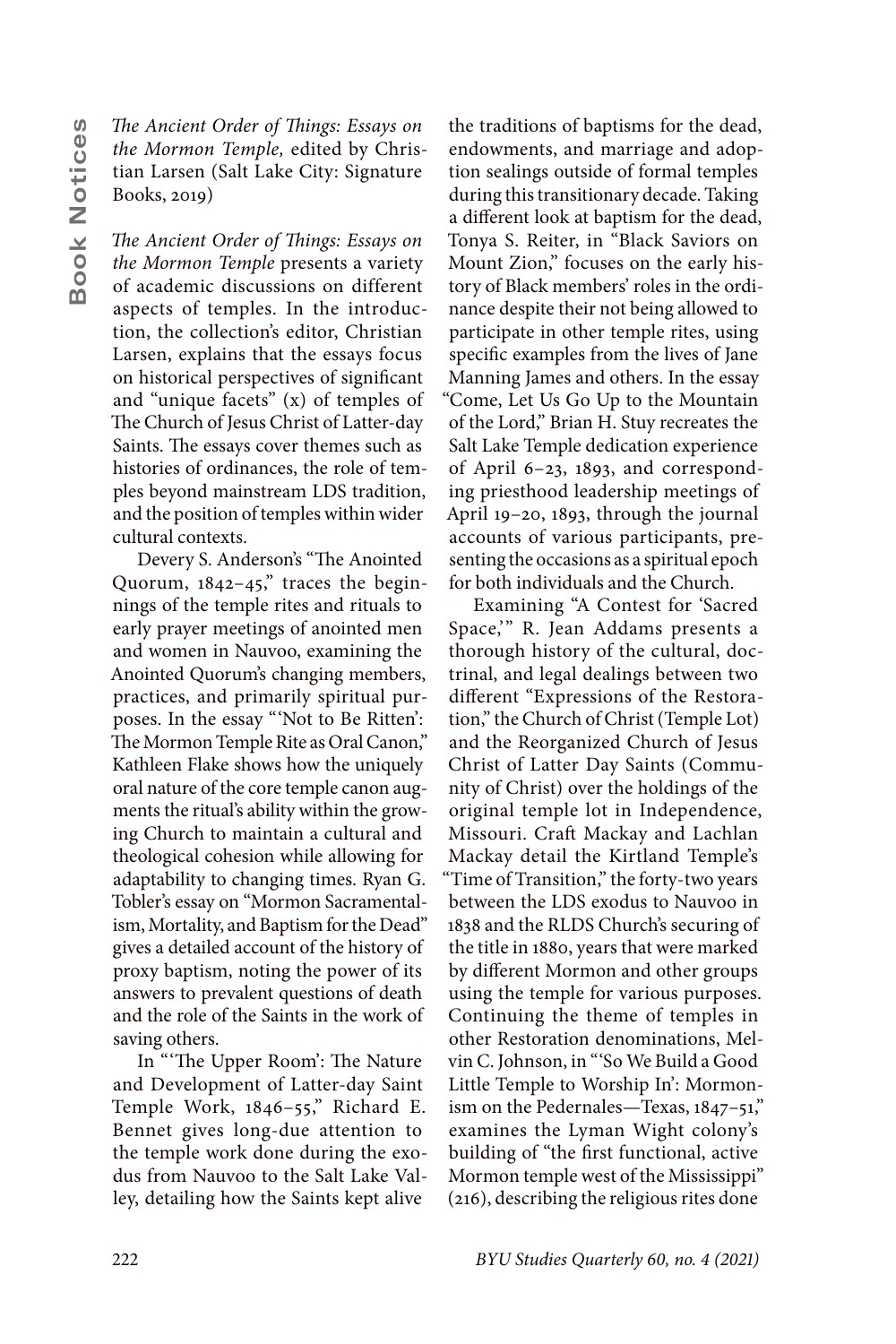both inside and outside of the log edifice as compared to ordinances in the Utah LDS traditions of the time.

Tracing the evolution of one specific aspect of LDS temple ceremony, John-Charles Duffy's "'To Cover Your Nakedness': The Body, Sacred Secrecy, and Institutional Power in the Initiatory" looks at the history of the decline of nudity in the initiatory in light of LDS doctrines of the body and sacredness.

With different essays in the collection seeming to be aimed at different audiences—from those with personal and academic experience with LDS temples to those unfamiliar with basic LDS customs—there is plenty to learn for all types of readers who understand the scope of the book not as an introduction to temples but as deep dives into more niche topics. The essays range in scope from objective histories to subjective analyses, and readers can pick and choose readings that best suit their interests and scholarship. As a whole, this volume underscores the essential doctrinal and cultural roles of temples to the LDS tradition in past, present, and future days. —Brooke James

*Why I Stay 2: The Challenges of Discipleship for Contemporary Latter-day Saints,* edited by Robert A. Rees (Salt Lake City: Signature Books, 2021).

This sequel to the original *Why I Stay* (2011) is a similar attempt to reach out to Latter-day Saints who, for any of a variety of reasons, are struggling with questions of faith and to offer them reasons to stay in the Church. The essays in this volume come from twenty contributors who are, as editor Robert Rees describes them in his introduction, "Latter-day Saints whose discipleship is magnified from the edge of the inside of Mormonism, 'with fear and trembling'

(Philip. 2:12), but also with even more love and faith" (x). Rees also says that these writers "are neither blindly nor blithely committed to the church, but are so with eyes and hearts wide open, aware of the issues that cause others to leave" (xi).

I found the essays in this second volume to be somewhat uneven in their appeal and in their relevance to my own particular situation, and this is likely intentional. Some of the essays did not speak to me at all, while others struck a sensitive chord in my heart. That is because my experiences with the Church, its members, and its theology are very much my own, and I recognize that the essays that did not appeal to me might touch someone whose experiences are far different from my own.

The essayists in this volume are Philip L. Barlow, Susan Hinckley, Kimberly Applewhite Teitter, Eric Samuelsen, Camilla Miner Smith, Charles Shirō Inouye, Russell M. Frandsen, Jennifer Finlayson-Fife, Carol Lynn Pearson, Mitch Mayne, Emma Lou Thayne, Ronda Roberts-Callister, Dan Wotherspoon, Kathleen Cattani, Curt Bench, Jody England Hansen, Alan D. Eastman, Gloria Pak, H. Parker Blount, and editor Robert A. Rees.

One of the reasons Rees decided to publish a sequel is that "the landscape of Mormonism has changed dramatically since the first volume of *Why I Stay* was published in 2011, and that changed landscape introduces both urgency and complexity to the question of why people stay or don't stay in the Church of Jesus Christ of Latter-day Saints" (vii). I found the result useful and insightful. In my own case, the essays by Philip Barlow, Eric Samuelsen, Kathleen Cattani, and Curt Bench echoed my own thoughts and feelings. But each essay offers valuable insights that will appeal to Church members who deal with different questions